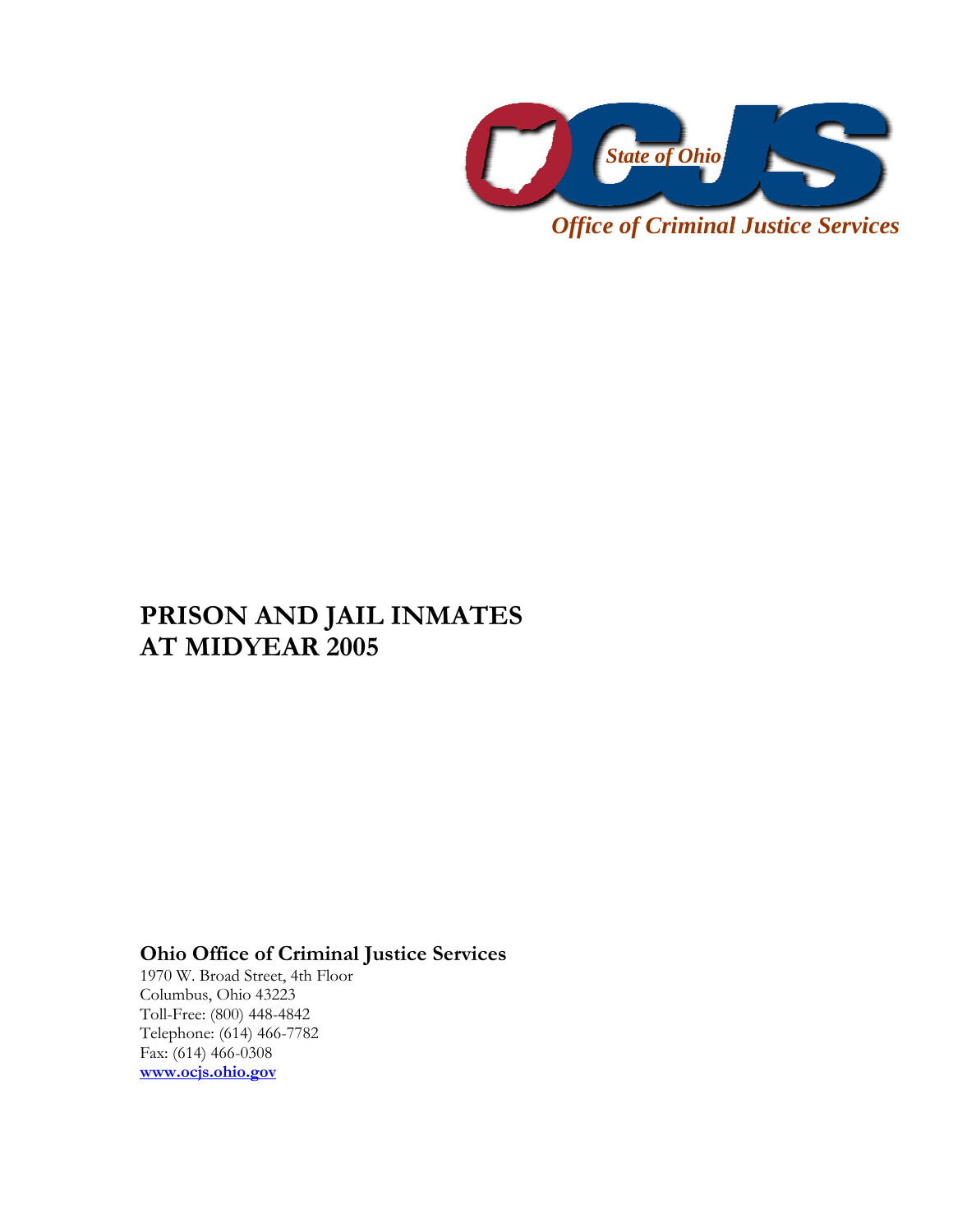### **PRISON AND JAIL INMATES AT MIDYEAR 2005**

In May 2006, the Bureau of Justice Statistics released the report *Prison and Jail Inmates at Midyear 2005*. The following data and chart summarize the findings contained in this report. A link to the full report can be found on the Bureau of Justice Statistics web site: http://www.ojp.usdoj.gov/bjs/abstract/pjim05.htm.

At midyear 2005, 2,186,230 persons were incarcerated in the nation's prisons and jails. Twothirds of this population was incarcerated in the state or federal prison system, while the remaining third were held in local jails (excluding community-based programs). The total incarcerated population has increased 2.6 percent since midyear 2004. The rate of incarceration in prison and jail was 738 inmates per 100,000 U.S. residents. One in every 136 U.S. residents was in prison or jail.

Of the nearly 2.2 million offenders incarcerated in jail or prison on June 30, 2005, an estimated 548,300 were black males between the ages of 20 and 39. In general, the incarceration rates for black males of all ages were five- to seven-times greater than those for white males in the same age groups. Female incarceration rates, while lower, reveal similar racial and ethnic disparities.

|      | Male  | Female | White Non-<br>Hispanic | <b>Black Non-</b><br>Hispanic | Hispanic |
|------|-------|--------|------------------------|-------------------------------|----------|
| U.S. | 1,249 | 121    | 412                    | 2,290                         | 742      |
| Ohio | 1,040 | 103    | 344                    | 2,196                         | 613      |

#### **Number of Inmates in Prison and Local Jails per 100,000 by Gender, Race, and Hispanic Origin, June 30, 2005**

#### **Prison population in Ohio and the U.S.**

The prison population increased 1.4 percent from midyear 2004 to midyear 2005. This represents an incarceration rate of 488 per 100,000 U.S. residents. From 1995 to 2005, the Midwest experienced the largest increase in prison incarceration rate. Ohio's prison population increased 0.5 percent to 44,976 from midyear 2004 to midyear 2005. This corresponds to an incarceration rate of 392 per 100,000 U.S. residents. More than 4 percent of Ohio's prisoners were held in private facilities.

Prison admissions continue to outpace releases. From 2000-2004, admissions to state prison rose 11.5 percent, while the percentage of those released rose 11.1 percent during the same time period. In Ohio during this time period, prison admissions increased 18.6 percent, while prison releases increased 13.6 percent. In 2004, new court commitments made up nearly two-thirds of all state prison admissions.

The number of females under the jurisdiction of state and federal prison authorities grew 3.4 percent from midyear 2004 to 2005, while the number of male prisoners increased 1.3 percent during the same time period. Females accounted for 7.0 percent of all inmates at midyear 2005. The rate of imprisonment for those serving more than a one-year sentence was 64 female inmates per 100,000